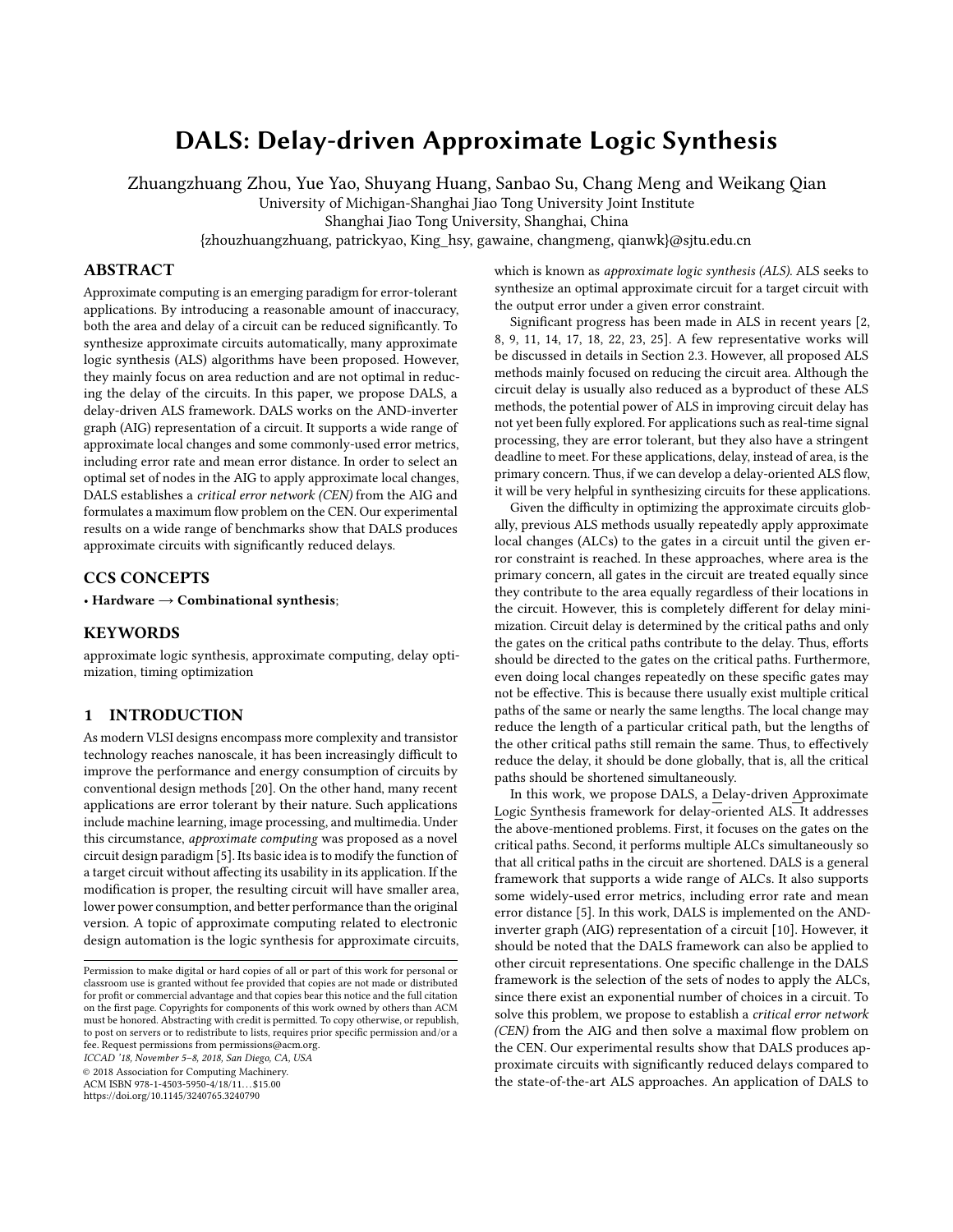synthesize approximate adders also show that DALS can produce approximate adders competitive to manual designs.

The rest of the paper is organized as follows. In Section 2, we introduce the preliminaries on AIG and error metrics and discuss some related works. In Section 3, we present the methodology of DALS. In Section 4, we present the experimental results. Finally, in Section 5, we conclude the paper.

# 2 PRELIMINARIES AND RELATED WORKS

In this section, we first introduce the preliminaries on AIG and error metrics and then discuss some related works.

### 2.1 AND-Inverter Graph

An AND-Inverter Graph (AIG) is a directed acyclic graph (DAG) that implements a logic function [10]. Each node in an AIG is either a primary input (PI) or a two-input AND gate. For example, Fig. 1a shows an AIG, in which the square nodes represent PIs and the round nodes represent AND gates. If a node corresponds to a twoinput AND gate, we call it a functional node. The nodes in the AIG that give the final outputs of the logic function are also marked as primary outputs (POs) of the AIG. For example, the nodes 10 and 11 in Fig. 1a are the POs. The edges in an AIG can be complemented, indicating the inversion of the signal.

A path in an AIG is a sequence of connected nodes. The length of a path is the number of edges in the path. A critical path is a path with the maximum length in the AIG that starts from a PI and ends at a PO. An AIG can have multiple critical paths. The depth of an AIG is the length of its critical paths. For example, the depth of the AIG in Fig. 1a is 3. The size of an AIG is the total number of AND gates in the AIG. It is worth noting that the area and delay of the actual circuit also depends on the technology mapping of the AIG and thus, cannot be measured directly from the AIG. However, the depth and size of an AIG still correlate well with the delay and area, respectively, of the final mapped circuit.

## 2.2 Error Metrics

There are several common error metrics for evaluating the accuracy of approximate designs. The error metrics relevant to our work are introduced below.

Let the set of input vectors of a target circuit be  $\{a_1, \ldots, a_M\}$ . Assume that input vector  $a_i$  ( $1 \le i \le M$ ) occurs with a probability  $q_i$ .<br>Let  $\tilde{c}_i$  and  $s_i$  ( $1 \le i \le M$ ) be the values encoded by the approximate Let  $\tilde{s_i}$  and  $s_i$  (1  $\le i \le M$ ) be the values encoded by the approximate<br>and accurate output vectors, respectively for input vector a. and accurate output vectors, respectively, for input vector  $a_i$ .<br>The error rate (EP) of an approximate circuit is the probability

The error rate  $(ER)$  of an approximate circuit is the probability for the circuit to produce an incorrect output, i.e.,

$$
ER = \sum_{1 \le i \le M: \tilde{s}_i \neq s_i} q_i.
$$

The error distance (ED) and relative error distance (RED) of an approximate circuit for input vector  $a_i$  ( $1 \le i \le M$ ) are defined as

$$
ED(a_i) = |\tilde{s_i} - s_i|, \quad \text{RED}(a_i) = \frac{|\tilde{s_i} - s_i|}{s_i}.
$$

The *mean error distance (MED)* and *mean relative error distance* (MRED) are defined as

$$
MED = \sum_{i=1}^{M} ED(a_i) \cdot q_i, \quad MRED = \sum_{i=1}^{M} RED(a_i) \cdot q_i.
$$

#### 2.3 Related Works

Previous works have proposed a number of ALS methods [2, 8, 9, 11, 14, 17, 18, 22, 23, 25]. By its nature, ALS is a computationally hard optimization problem, since given an error constraint, there exist numerous candidate Boolean functions satisfying the constraint, while optimizing the circuit implementation for each Boolean function by itself is a computationally hard task. To overcome this challenge, many state-of-the-art ALS techniques are based on applying ALCs to the circuits. For example, Shin and Gupta proposed to apply constant-0 and constant-1 replacement to internal gates [14]. Venkataramani et al. proposed to substitute one signal in the circuit by another with similar functionality [17]. Yao et al. proposed to perform local approximate disjoint bi-decomposition to internal signals to reduce the local area [25]. Liu and Zhang proposed some simple local circuit changes, including flipping a local output, removing a gate, and adding a gate [8] and integrated these ALCs into a stochastic optimization framework. These previous works mainly focus on area reduction, with delay reduction as a side effect. In contrast, DALS primarily focuses on delay reduction. Nevertheless, as we will show later, our DALS framework is applicable to many types of ALCs proposed in the previous works.

#### 3 METHODOLOGY

In this section, we present the methodology of DALS. We first give an overview of DALS and then present some details of it.



Figure 1: Illustration of (a) an AIG and (b) its critical graph.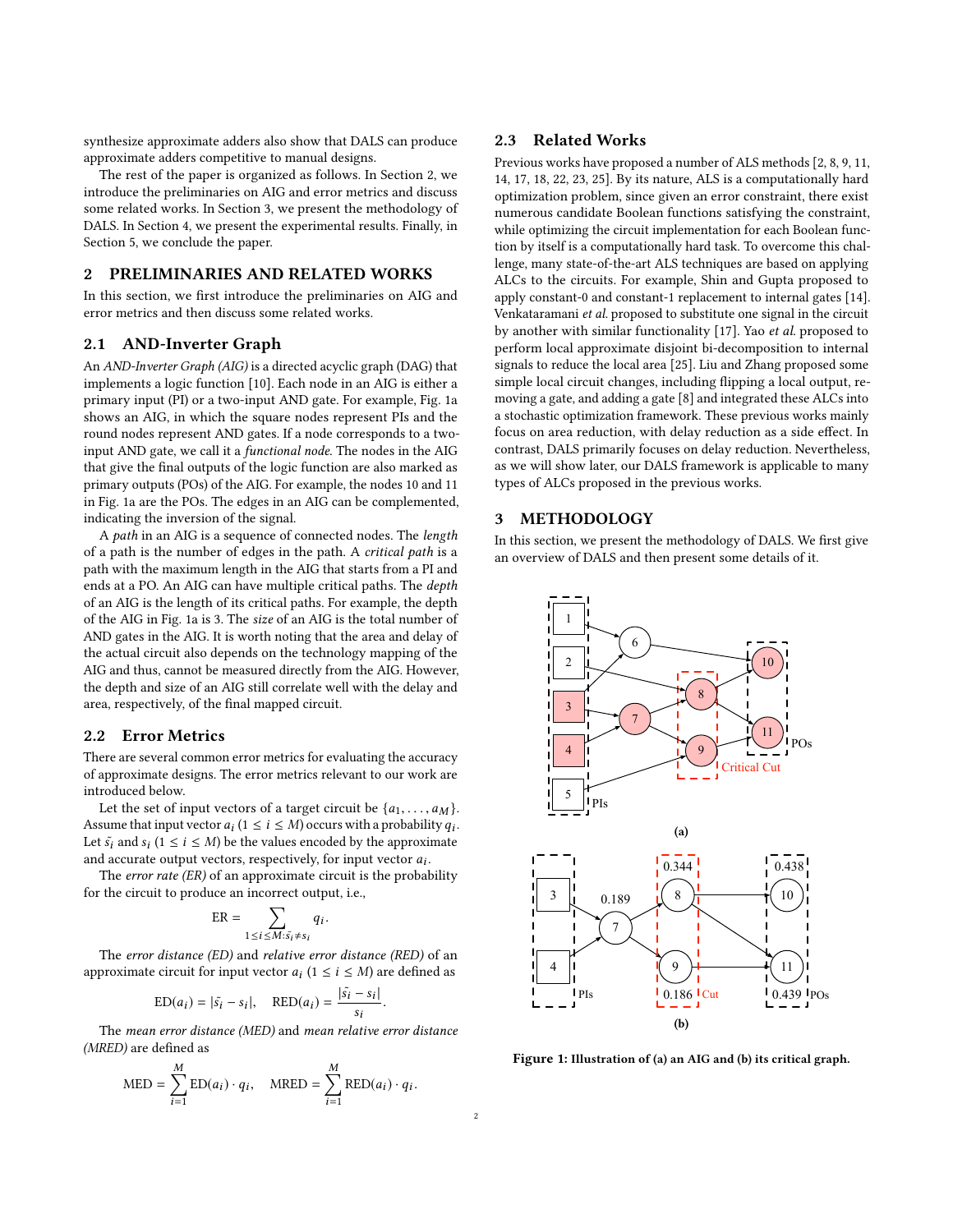#### 3.1 Overview

DALS works on the AIG representation of the circuit. Given an input AIG, DALS aims at synthesizing an approximate AIG with reduced depth without increasing its size, while satisfying the given error constraint. The error constraint DALS can handle includes ER constraint and MED constraint. Before we present our method, we first introduce several definitions.

The *depth* of a node in an AIG is the length of the longest path from a PI to this node. For example, the depth of node 8 in the AIG in Fig. 1a is 2. The *critical graph*  $G = (V, E)$  for an AIG is a subgraph of the AIG, where  $V$  and  $E$  are the sets of nodes and edges, respectively, on the critical paths of the AIG. For example, the graph shown in Fig. 1b is the critical graph for the AIG shown in Fig. 1a. If a node in the critical graph corresponds to a PI/PO/functional node in the original AIG, we also call it a PI/PO/functional node in the critical graph. We define a cut for a critical graph as a set of nodes in the critical graph satisfying the following three conditions:

- (1) None of the nodes in the set is a PI of the critical graph. In other words, each node in the set is a functional node.
- (2) Each path from a PI node to a PO node of the critical graph passes at least one node in the set.
- (3) We cannot remove any node from the set; otherwise, Condition 2 would be violated.

Note that Condition 3 essentially means that the cut is a minimal set without any redundant nodes. Based on this definition, nodes 8 and 9 form a cut for the critical graph shown in Fig. 1b. Since the critical graph is associated with an AIG, we also call a cut for a critical graph of an AIG a critical cut for the AIG. For example, nodes 8 and 9 form a critical cut for the AIG shown in Fig. 1a.

In order to reduce the depth of an AIG, it is not enough to shorten one critical path, because there usually exist multiple critical paths in an AIG; we need to shorten all critical paths. A critical cut for the AIG provides us a way to achieve this. Specifically, for a particular cut, if we can reduce the depth of all nodes in the cut, then the depth of the entire AIG can be reduced. For example, suppose that we are able to reduce the depths of nodes 8 and 9 in Fig. 1a both from 2 to 1, then the depth of the entire AIG reduces from 3 to 2.

Since we allow errors in approximate computing, the reduction of the depth of a node is through an ALC that could introduce error. Note that there usually exist multiple critical cuts for an AIG and multiple candidate ALCs for each node in the AIG. Different choices of the critical cut and the ALCs applied to the nodes in the selected cut will cause different error impacts on the resulting approximate AIG. In our approach, we will repeatedly select a critical cut and a set of ALCs to modify the nodes in the selected cut until the approximate AIG reaches the error constraint. Each iteration is expected to reduce the depth of the AIG by one, but at the same time, increase the error of the approximate AIG. Since we want to maximize the depth reduction, we should maximize the number of iterations. This requires that in each iteration, we should select the cut and the associated set of ALCs that lead to the minimum error impact among all choices.

The overall flow of DALS is summarized in Algorithm 1. To make the flow general, besides the input AIG and the error threshold, the flow also takes a user-specified approximation operator op as an input. The operator op should produce a set of ALCs for a node that could reduce the depth of the node. An example is replacing a node with a constant [14]. It includes two specific changes, replacement by a constant 0 and replacement by a constant 1. It can be easily seen that a constant replacement reduces the depth of the node to 0. Some other examples include the approximate substitution proposed in [17] and the approximate disjoint bi-decomposition proposed in [25], which are briefly described in Section 2.3.

By definition, a critical cut for an AIG is a cut for the critical graph of the AIG. Thus, at the beginning of each iteration, Line 4 obtains the critical graph from the current approximate AIG  $G_{a\alpha x}$ . It applies the traditional timing analysis technique to obtain the slacks of all nodes in the AIG [19] and gathers the nodes with slack 0 to form the critical graph. Then, Line 5 selects the cut for the critical graph and the associated set of ALCs that lead to the minimum error impact. The details of this step will be described in Section 3.2 below. Line 6 applies the selected set of ALCs to all nodes in the selected cut and derives the new approximate AIG  $G_{new}$ . Line 7 calculates the error between the input AIG G and  $G_{new}$ , which can be achieved through logic simulation. If the error is less than the threshold, a new round begins by assigning  $G_{new}$ to  $G_{apx}$  (see Line 3); otherwise,  $G_{apx}$  is returned.

| <b>Algorithm 1:</b> The proposed flow of DALS.                              |
|-----------------------------------------------------------------------------|
| <b>Input:</b> an AIG $G$ , an error threshold $T$ , and an approximation    |
| operator <i>op</i> .                                                        |
| <b>Output:</b> an approximate AIG $G_{apx}$ with reduced depth and error    |
| $e \leq T$ .                                                                |
| $1\ G_{new} \Leftarrow G$                                                   |
| while $e \leq T$ do<br>$\overline{2}$                                       |
| $G_{apx} \leftarrow G_{new};$<br>3                                          |
| $g \leftarrow \text{GetCriticalGraph}(G_{apx});$<br>$\overline{\mathbf{4}}$ |
| $(Cut, ApxChange) \leftarrow GetCutALC(q, op);$<br>5                        |
| $G_{new} \leftarrow Apply Change(G_{apx}, Cut, ApxChange);$<br>6            |
| $e \leftarrow GetError(G, G_{new});$<br>7                                   |
| s return $G_{a\alpha x}$ ;                                                  |
|                                                                             |

# 3.2 Selecting the Best Critical Cut and the Associated Approximate Logic Changes

A crucial step (i.e., Line 5 in Algorithm 1) in our proposed flow is to find the critical cut and the associated set of ALCs that lead to the minimum error impact. For simplicity, we call the cut the best critical cut. The most straightforward approach is to enumerate all critical cuts and all sets of ALCs for each cut and then choose the combination with the minimum error. However, the total number of the critical cuts grows exponentially with the size of the AIG. Furthermore, for each cut, the number of applicable ALCs grows exponentially with the size of the cut. Bare enumeration is impractical for large AIGs. To solve this issue, we propose to transform this problem into a network flow problem. This transformation relies on our proposed estimation of the error impact of applying a set of ALCs to a critical cut. Next, we will first introduce this estimation and then describe how we model the selection problem as a network flow problem.

3.2.1 Estimating the Error Impact of Applying a Set of ALCs to a Critical Cut. The most straightforward way to evaluate the error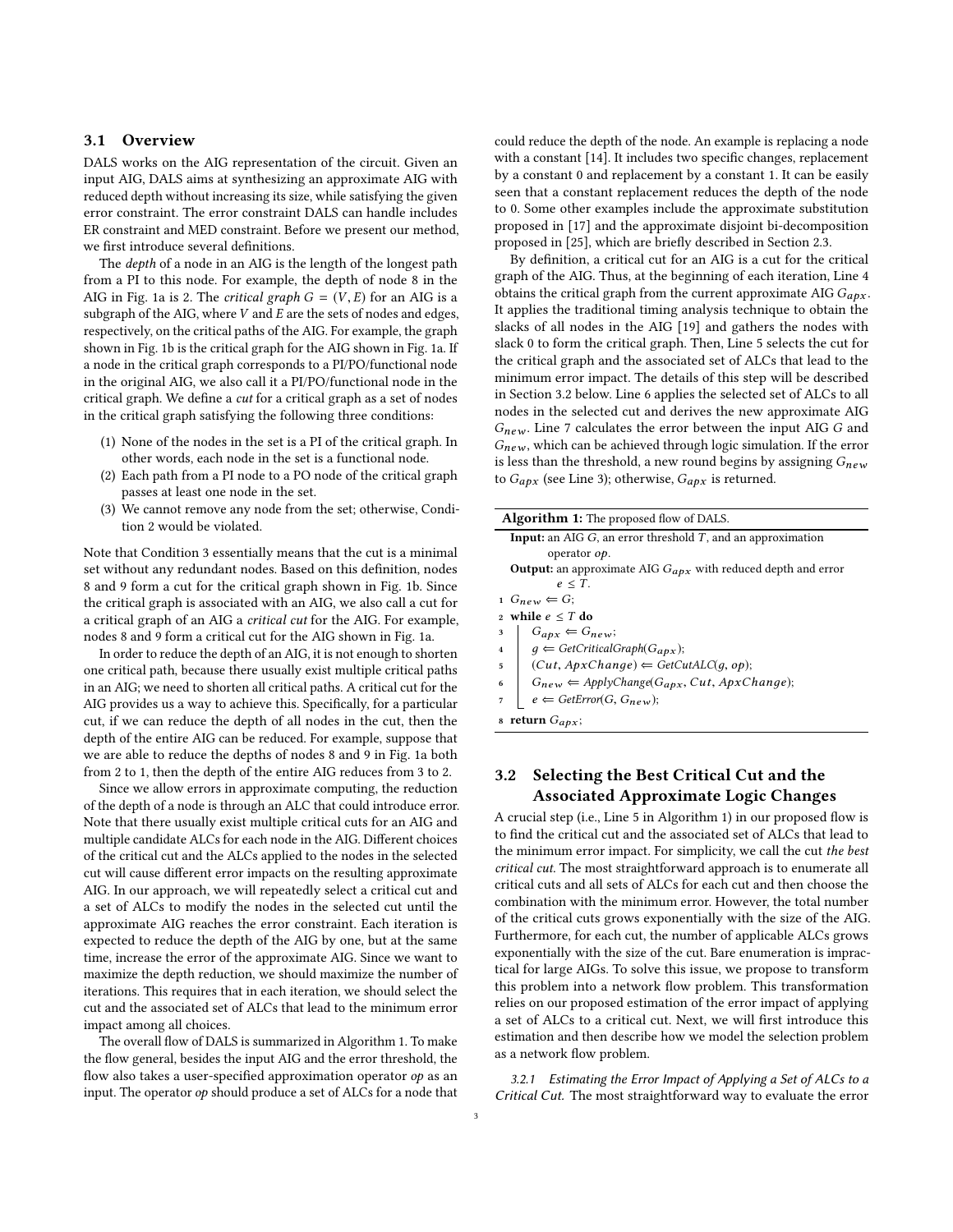impact of a critical cut and a set of ALCs for the cut is to apply the set of ALCs to the nodes in the cut and then calculate the error of the resulting approximate AIG. However, calculating the error of an approximate AIG requires time-consuming logic simulation. If we apply this straightforward method to evaluate the error impacts of all choices of critical cuts and their ALCs, the total number of logic simulations needed is very large. To give a rough analysis on the number of logic simulations needed, we assume that the number of cuts in the critical graph is  $N_T$ , the average number of ALCs for each node is  $N_A$ , and the average size of a cut is  $L$ . Then, the number of logic simulations needed equals  $N_A^L N_T$ .<br>To reduce the complexity, we propose the follow

To reduce the complexity, we propose the following way to estimate the error impact of a set ALCs. Suppose that the critical cut contains *m* nodes  $n_1, n_2, \ldots, n_m$  and for each  $1 \le i \le m$ , the ALC applied to node  $n_i$  is  $A_i$ . For each node  $n_i$ , we evaluate the error impact of applying ALC  $A_i$  to node  $n_i$  alone and denote the value as impact of applying ALC  $A_i$  to node  $n_i$  alone and denote the value as to the nodes in the critical cut as the sum  $e_1 + e_2 + \cdots + e_m$ . This method could significantly reduce the number of logic simulations  $e_i$ . Then, we estimate the error impact of applying the set of ALCs method could significantly reduce the number of logic simulations needed to evaluate the error impacts of all choices of critical cuts and their ALCs. Indeed, we only need to perform logic simulation to get the error impact for each combination of a functional node in the critical graph and an ALC for that node. Thus, the total number of logic simulations equals  $N_{\!A}N_{\!C}$  , where  $N_{\!A}$  is the average number of ALCs for a node and  $N_C$  is the number of functional nodes in the critical graph. Given that the number of cuts  $N_T$  in the critical graph is much larger than  $N_C$ , the value  $N_A N_C$  is much smaller than the value  $N_A^L N_T$ , which is the number of logic simulations<br>needed by the straightforward method needed by the straightforward method.

Furthermore, due to the above decomposition of the total error impact into the individual error impacts, for each functional node in the critical graph, after obtaining the error impacts of all ALCs for that node, we only need to keep the ALC that gives the minimum error impact. We call this ALC the optimal ALC of the node and its error impact the minimum error impact (MEI) of the node. If a functional node is in the best critical cut, then to minimize the total error impact, we should choose to apply its optimal ALC. Thus, there is no need to consider other ALCs for the node.

After obtaining the MEI of each functional node in the critical graph, we assign that value to the node. For example, the value near each functional node shown in Fig. 1b denotes the MEI of the node. Now, the problem of selecting the best critical cut simply becomes selecting a cut for the critical graph so that the sum of the MEIs of all nodes in the cut is minimal.

The error metric for which we can apply the proposed estimation technique includes ER and MED. It should be noted that the proposed estimation may not be accurate, since the exact error impact of applying multiple ALCs together may not equal the sum of the error impacts of applying each individual ALC alone. Nevertheless, for error metrics such as ER and MED, this sum is still a good first-order approximation and enables the design of a more efficient algorithm.

3.2.2 Selecting the Best Critical Cut. In this section, we present a method to select the best critical cut. By our estimation method for the error impact, the best critical cut is a cut for the critical graph so that the sum of the MEIs of all nodes in the cut is minimal. Our method first maps the original critical graph into a critical error network (CEN) and then solves a network flow problem on the CEN.

The CEN is built from the critical graph. We also need to assign proper capacities to the edges in CEN. The details for building the CEN is shown below.

- (1) For each functional node  $n$  with MEI  $e$  in the critical graph, we add a pair of nodes  $n_a$  and  $n_b$  to the CEN. We also add<br>an edge from  $n_b$  to  $n_b$  with canacity of e to the CEN an edge from  $n_a$  to  $n_b$  with capacity of  $e$  to the CEN.
- (2) For each edge from a functional node  $u$  to a functional node *v* in the critical graph, we add an edge from  $u_b$  to  $v_a$  with infinite canacity to the CFN infinite capacity to the CEN.
- (3) We add a source node s. For each edge from a PI node  $p$  to a functional node  $n$  in the critical graph, we add an edge from s to  $n_a$  with infinite capacity to the CEN.
- (4) We add a sink node  $t$ . For each PO node  $q$  in the critical graph, if it is a functional node, then we add an edge from  $q<sub>b</sub>$  to t with infinite capacity to the CEN.

The CEN built from the critical graph shown in Fig. 1b is given in Fig. 2.

The CEN is a classic flow network [3]. For a flow network, a cut is defined as a set of edges that disconnects the source and sink upon removal. The capacity of a cut is the total capacity of all edges in the cut. A minimum cut of a flow network is a cut with the minimum capacity over all cuts of the flow network. Given the above mapping procedure, it is easily seen that the problem of selecting the cut for the critical graph with the minimum sum of MEIs now reduces to the problem of finding a minimum cut in the CEN. By the max-flow min-cut theorem [3], the capacity of a minimum cut in a flow network equals the maximum flow of the network. Thus, we can find a minimum cut of the CEN by solving the maximum flow problem on the CEN.

Once we have identified each edge in the minimum cut, we can get the corresponding nodes in the critical graph from the mapping relation and obtain the cut in the critical graph that gives the minimum sum of MEIs.



Figure 2: The critical error network built from the critical graph shown in Fig. 1b.

3.2.3 The Entire Flow. Algorithm 2 shows the entire flow for finding the best critical cut and the associated set of ALCs, namely the function GetCutALC in Algorithm 1. Lines 1-5 iterate over each node in the critical graph and find the optimal ALC and the MEI of each node. Line 6 builds the CEN from the critical graph, given the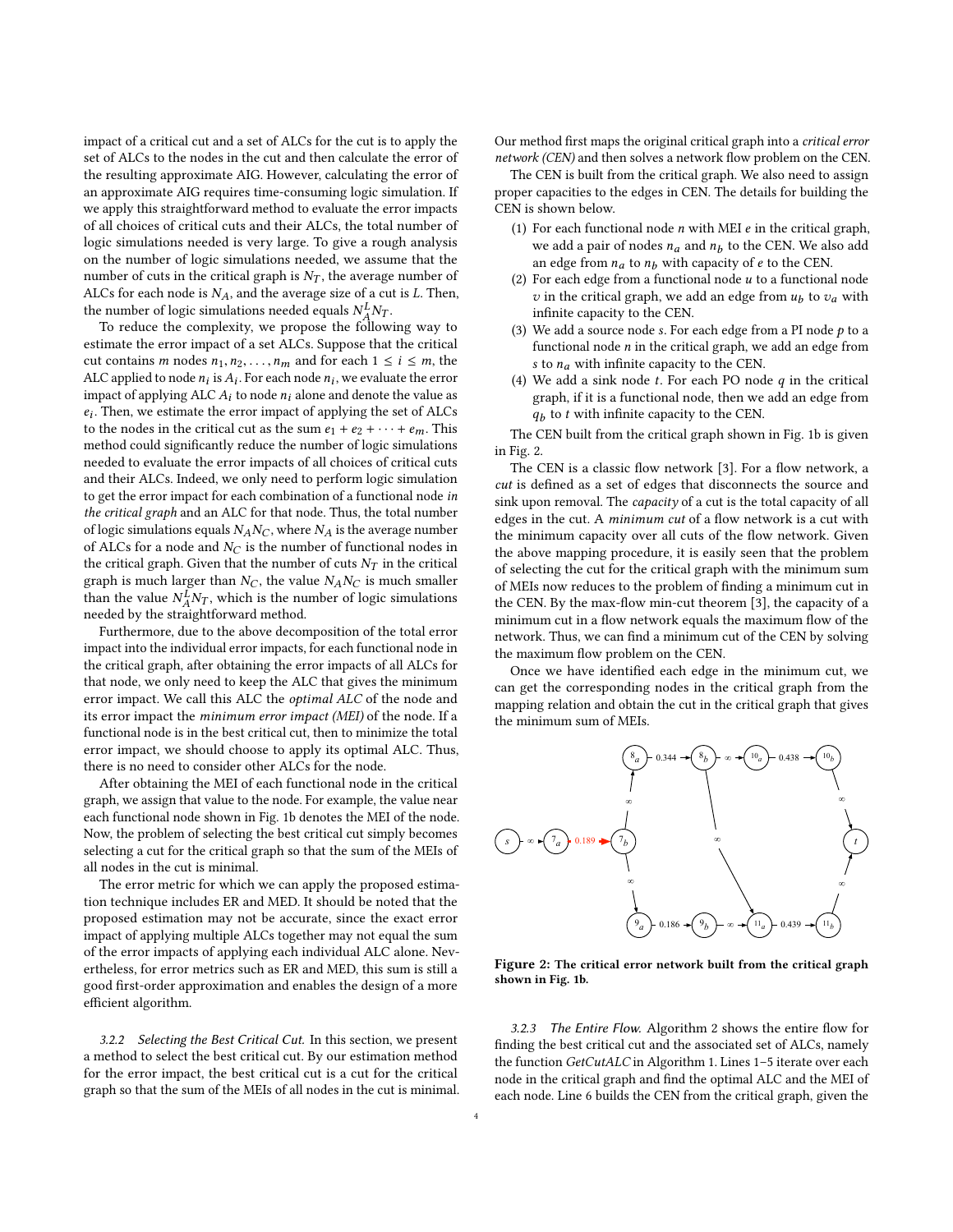MEI of each node in the critical graph. Line 7 solves the maximal flow problem and returns the minimum cut in the CEN. In our implementation, we use Dinic's algorithm to solve the maximal flow problem [4]. Line 8 maps the minimum cut in the CEN into the cut Cut in the critical graph. Line 9 obtains the set of optimal ALCs for all nodes in Cut.

| <b>Algorithm 2:</b> The flow of the function <i>GetCutALC</i> for finding the                            |
|----------------------------------------------------------------------------------------------------------|
| best critical cut and the associated set of ALCs.                                                        |
| <b>Input:</b> a critical graph $q$ and an approximation operator $o p$ .                                 |
| <b>Output:</b> the critical cut <i>Cut</i> and the associated set of ALCs                                |
| $ApxChange$ that lead to the minimum error impact.                                                       |
| foreach node n in graph q do<br>$\mathbf{1}$                                                             |
| <b>foreach</b> $ALC$ <i>x</i> of node <i>n</i> generated by the approximation operator<br>$\overline{2}$ |
| op do                                                                                                    |
| obtain the error impact of applying ALC $x$ to node $n$ ;<br>3                                           |
| $n.e \leftarrow$ the minimum error impact over all ALCs of <i>n</i> ;<br>$\overline{4}$                  |
| $n. OptmALC \Leftarrow$ the ALC of <i>n</i> with the minimum error impact;<br>5                          |
| $f \leftarrow BuildCEN(q);$                                                                              |
| $\tau$ minCut $\Leftarrow$ SolveMaxFlow(f);                                                              |
| $\mathbf{s}$ $Cut \leftarrow EdgetoNode(minCut);$                                                        |
| $\Box$ ApxChange $\Leftarrow$ GetBestALC(Cut);                                                           |
| 10 return Cut and ApxChange;                                                                             |
|                                                                                                          |

# 4 EXPERIMENTAL RESULTS

In this section, we present the experimental results of our proposed DALS method. We implemented the algorithm in C++. All experiments were conducted on a laptop computer with Intel i7-5700HQ CPU @ 2.70GHz and 16 GB memory running Linux 4.13.

In our implementation, the errors were measured by performing logic simulations. We assumed that all primary input vectors have equal probabilities. For each logic simulation, we generated 100000 input vectors randomly, which is sufficient to get the target error metrics such as ER and MED with high accuracy. The proposed DALS algorithm takes a user-specified approximation operator. We set it as the constant replacement operator in our experiments, which includes two ALCs, namely constant-0 replacement and constant-1 replacement. The areas and delays of the circuits were reported after performing technology mapping by the logic synthesis tool ABC [1] using the MCNC generic standard cell library [24]. The reported areas are normalized to that of a unit-strength inverter. The unit of the reported delays is ns.

We performed two sets of experiments to evaluate DALS. In the first set, we applied DALS to some common benchmarks with the error metric as ER. In the second set, we applied it to synthesize approximate adders with the error metric as MED.

# 4.1 Study on Common Benchmarks under Error Rate Constraint

In this set of experiments, we selected several ISCAS85 benchmarks and an arithmetic circuit ALU4 synthesized by Synopsys Design Compiler [16]. The benchmark information is listed in Table 1. We chose ER as the error metric.

For each benchmark, we first applied DALS to get the corresponding approximate AIG with reduced depth. DALS works iteratively.

Table 1: Benchmark circuit information.

| circuit           | $\frac{H}{OS}$ | #nodes | area | delay |
|-------------------|----------------|--------|------|-------|
| C880              | 60/26          | 238    | 609  | 16.50 |
| C <sub>1355</sub> | 41/32          | 211    | 781  | 16.20 |
| C <sub>1908</sub> | 33/25          | 290    | 831  | 23.20 |
| C3540             | 50/22          | 729    | 1838 | 26.40 |
| C <sub>5315</sub> | 178/123        | 1026   | 2557 | 24.10 |
| C7552             | 207/107        | 1466   | 3930 | 25.20 |
| ALU <sub>4</sub>  | 14/8           | 1120   | 2776 | 12.80 |



Figure 3: Depth reduction rate versus error rate by DALS.

We recorded the result after each iteration. The experimental results are shown in Fig. 3, which illustrates the relationship between depth reduction rate and ER for all the benchmarks. We can see that DALS can reduce the depth of the AIG when some inaccuracy is allowed and the depth reduction rate increases with ER.

We further took one point on the depth-reduction-rate-versus-ER curve for each benchmark and performed technology mapping to the approximate AIG to obtain the area and delay of the final mapped circuit. Table 2 lists the actual ERs, area reduction rates, and delay reduction rates of the approximate circuits in the 2nd, 3rd, and 4th columns, respectively. We can see that for all benchmarks, DALS can reduce the delay of the final mapped circuit when some inaccuracy is allowed. For benchmarks C880, C1355, and C1908, the circuit delays can be reduced dramatically compared to the introduced ER. For some other benchmarks, the delay reduction is not so significant compared to the introduced ER. We believe this is due to the usage of the constant replacement as the approximation operator in our experiment. It reduces the AIG depth by one in each round, but in some cases, the introduced ER could be pretty large. We believe that if some other approximation operators that can produce ALCs with smaller introduced ER are applied, we can have better experimental results. We will explore the effects of some other approximate operators in our future work. The possible candidates are approximate substitution [17] and the approximate disjoint bi-decomposition [25]. They could produce ALCs that have smaller ERs and at the same time, reduce the node depth.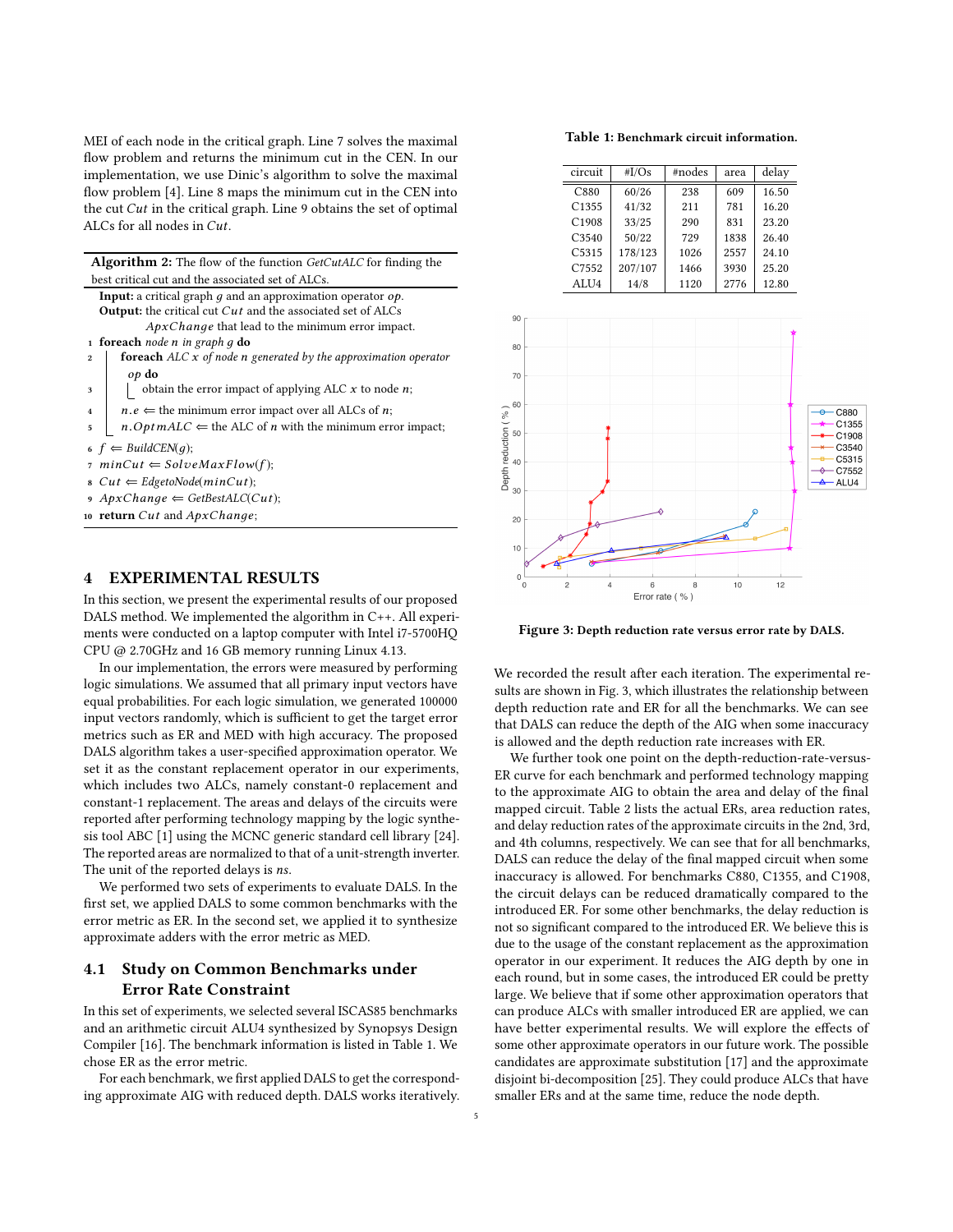DALS focuses on the delay reduction, and the area reduction is just a side effect of it. We only expected the area of the approximate circuit to be no more than that of the original one. However, as Table 2 shows, the area of the synthesized approximate circuit also decreases significantly for some benchmarks.

Table 2: DALS results and comparison with a state-of-the-art areadriven ALS method [15].

|                   |            |                            | <b>DALS</b>                 | $[15]$ <sup><math>\ddagger</math></sup> |                |  |
|-------------------|------------|----------------------------|-----------------------------|-----------------------------------------|----------------|--|
| circuit           | error rate | $\Delta$ area <sup>†</sup> | $\Delta$ delay <sup>†</sup> | $\Delta$ area                           | $\Delta$ delav |  |
| C880              | 10.73%     | 17.90%                     | 33.33%                      | 24.04%                                  | 16.67%         |  |
| C <sub>1355</sub> | 12.48%     | 95.83%                     | 93.83%                      | 41.68%                                  | 2.53%          |  |
| C <sub>1908</sub> | 3.78%      | 58.24%                     | 55.60%                      | 58.63%                                  | 45.14%         |  |
| C <sub>3540</sub> | 14.31%     | 19.80%                     | 16.37%                      | 35.67%                                  | 8.33%          |  |
| C <sub>5315</sub> | 15.98%     | 3.01%                      | 19.92%                      | 13.10%                                  | 0.90%          |  |
| C7552             | 6.38%      | 4.43%                      | 16.90%                      | 21.79%                                  | 0.91%          |  |
| ALU4              | 9.45%      | 33.86%                     | 19.23%                      | 68.67%                                  | 7.69%          |  |

† ∆Area and ∆Delay are the area reduction rate and delay reduction rate, respectively, of the approximate circuit with respect to the original circuit.

‡ The results are post-processed by delay-driven traditional logic synthesis.

To study the effectiveness of DALS, we also compared it with a state-of-the-art area-driven ALS approach [15]. Previous areadriven ALS approaches have been proved to be effective in reducing circuit area. However, they do not focus on the delay. To make it fair, after a circuit had been synthesized by the ALS method in [15], we further applied delay-driven traditional logic synthesis from ABC to minimize the delay of the approximate circuit. To reach the limit, we set the delay constraint as low as possible. For a fair comparison, we synthesized each benchmark by the method in [15] so that the actual ER of the approximate circuit is very close to the ER reported in column two of Table 2. The results of the comparison study are shown in the last two columns in Table 2.

From the results, we can see that even after subsequent delaydriven traditional logic synthesis, the state-of-the-art area-driven ALS method is not optimal in reducing delay. In certain cases, although the areas of the circuits reduce significantly, the delays still stay nearly the same. This is reasonable because an area-driven ALS method does not specifically optimize the nodes on the critical paths and it may choose other nodes to perform approximate changes. In contrast, DALS reduces more delay than the area-driven ALS method. Thus, DALS can provide a better solution when delay is the primary goal. Since area reduction is just a side effect of DALS, it may not be as much as that of the area-driven ALS method. However, for benchmark C1355, DALS can even reduce more area.

## 4.2 Study on Approximate Adders under Mean Error Distance Constraint

In this set of experiments, we applied DALS to two accurate adder designs RCA\_N8 and RCA\_N16, which are 8-bit and 16-bit ripple carry adders, respectively, to generate the corresponding 8-bit and 16-bit approximate adders. We used Yosys open synthesis suit [21] to convert the Verilog HDL codes of adders to BLIF files as the inputs to our program. We used MED, which is one of the most widely-used error metrics for approximate adders [6], as the error metric in DALS.

The experimental results are shown in Table 3. The top and bottom halves of the table show the results for the 8-bit and the 16 bit adders, respectively. The synthesized adders were compared to two types of previously proposed manually designed approximate adders. They are generic accuracy configurable adder (GeAr) [12] and accuracy-configurable adder (ACA) [7]. In the table, the adders with the names starting with "GeAr" are GeArs, while the one with the name starting with "ACA" is an ACA. These designs were taken from an online repository [13] and the meaning of the abbreviations is given in that repository. We chose these specific designs for comparison, since they locate on a Pareto optimal quality-versus-error curve according to the results reported in [2]. We obtained their areas and delays by the logic synthesis tool ABC using the same setup as the experiments for DALS. The adders synthesized by DALS are those with the names beginning with "DALS". Since there are three manually designed approximate adders for both the 8-bit adder and the 16-bit adder categories, we also show three approximate adders synthesized by DALS with different trade-offs between delay and MED. To give a comprehensive accuracy evaluation, besides MED, we also list the ER and MRED for each approximate adder.

Table 3: Approximate adders synthesized by DALS and comparison with some manually designed approximate adders.

| circuit             | ER     | <b>MRED</b> | <b>MED</b> | area | delay |
|---------------------|--------|-------------|------------|------|-------|
| RCA N8              | 0.00%  | 0.0000%     | 0.00       | 140  | 10.2  |
| GeAr N8 R2 P4       | 2.37%  | 0.6924%     | 1.50       | 138  | 8.6   |
| DALS N8 1           | 22.64% | 0.5638%     | 1.07       | 134  | 8.4   |
| GeAr N8 R2 P2       | 18.73% | 3.674%      | 7.52       | 128  | 7.0   |
| DALS N8 2           | 39.47% | 2.804%      | 5.45       | 131  | 6.6   |
| GeAr N8 R1 P2       | 30.05% | 7.104%      | 15.29      | 124  | 5.4   |
| DALS N8 3           | 69.92% | 6.067%      | 13.61      | 85   | 5.4   |
| RCA N <sub>16</sub> | 0.00%  | 0.0000%     | 0.00       | 315  | 13.4  |
| GeAr N16 R4 P4      | 5.86%  | 0.2657%     | 124.4      | 299  | 10.2  |
| DALS N16 1          | 51.85% | 0.2321%     | 115.9      | 280  | 10.0  |
| GeAr N16 R2 P4      | 11.65% | 0.9819%     | 510.4      | 290  | 8.6   |
| DALS N16 2          | 67.31% | 1.0752%     | 514.6      | 269  | 8.2   |
| ACA II N16 O4       | 48.16% | 3.893%      | 2049       | 260  | 7.0   |
| DALS N16 3          | 87.70% | 3.024%      | 2043       | 207  | 7.0   |

The experimental results show that DALS can generate highly competitive approximate adders with reduced delays. In most cases, the adders synthesized by DALS have better areas, delays, MEDs, and MREDs than the previous manual designs at the cost of higher ERs. Thus, DALS can provide a better solution for many real-world applications where MED and MRED are more important than ER, such as image processing and machine learning. The fact that DALS generates adders with smaller MEDs but larger ERs is because the error metric is set as MED in DALS. Given this error metric, DALS tends to approximate the logic that affects the less significant outputs of the adder and it ignores the influence to ER.

Finally, we compared DALS to a previous ALS flow [2] that was also tested on approximate adders. The ALS flow [2] is based on approximation-aware rewriting of AIGs. We compared the quality of the 16-bit approximate adders synthesized by DALS to that by the previous flow [2]. The comparison results are shown in Table 4,